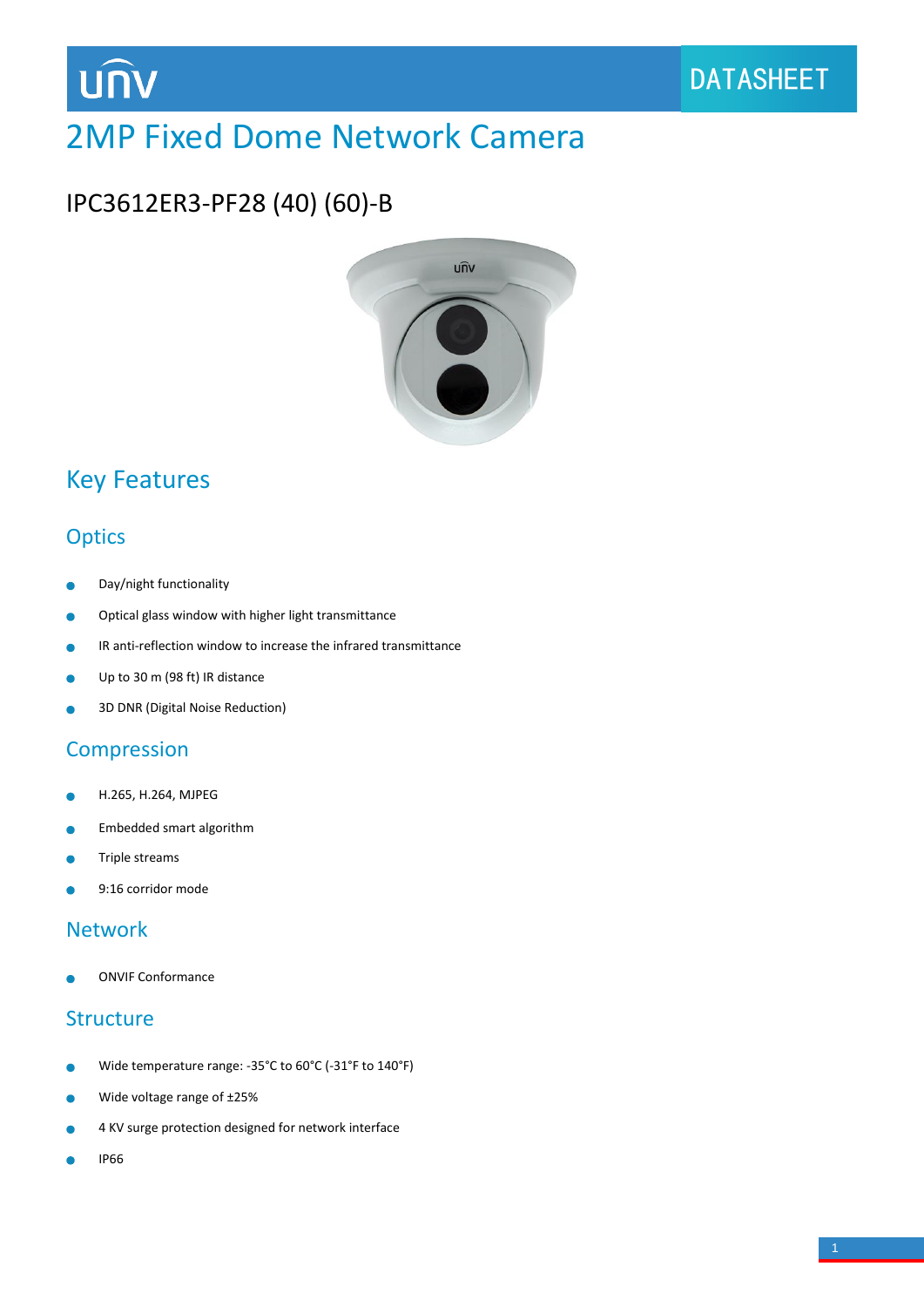# Specifications

|                                   | <b>IPC3612ER3-PF28-B</b>                                                                                                     | <b>IPC3612ER3-PF40-B</b> | <b>IPC3612ER3-PF60-B</b> |
|-----------------------------------|------------------------------------------------------------------------------------------------------------------------------|--------------------------|--------------------------|
| Camera                            |                                                                                                                              |                          |                          |
| Sensor                            | 1/2.7", 2megapixel, progressive scan, CMOS                                                                                   |                          |                          |
| Lens                              | 2.8mm@F1.8                                                                                                                   | 4.0mm@F1.8               | 6.0mm@F1.8               |
| Angle of view(H)                  | 109.9°                                                                                                                       | $80.8^\circ$             | $54.9^\circ$             |
| Shutter                           | Auto/Manual, 1/6~1/100000 s                                                                                                  |                          |                          |
| Min. Illumination                 | Colour: 0.02 Lux (F1.8, AGC ON)                                                                                              |                          |                          |
|                                   | 0 Lux with IR                                                                                                                |                          |                          |
| IR                                | 30m (98ft) IR range                                                                                                          |                          |                          |
| Day/Night                         | IR-cut filter with auto switch (ICR)                                                                                         |                          |                          |
| <b>WDR</b>                        | Digital                                                                                                                      |                          |                          |
| AWB(Auto white<br>balance)        | Auto/manual                                                                                                                  |                          |                          |
| Gain Control                      | Auto/manual                                                                                                                  |                          |                          |
| Image Rotation                    | Supported                                                                                                                    |                          |                          |
| Noise Reduction                   | 2D/3D                                                                                                                        |                          |                          |
| Video                             |                                                                                                                              |                          |                          |
| Max. Resolution                   | 1920×1080                                                                                                                    |                          |                          |
| Video Compression                 | H.265, H.264, MJPEG                                                                                                          |                          |                          |
| Frame Rate                        | 1080P (1920×1080): Max. 30 fps; 720P (1280×720): Max. 30 fps; D1 (720×576): Max. 25 fps                                      |                          |                          |
| Video Streaming                   | Triple                                                                                                                       |                          |                          |
| 9:16 Corridor Format              | Supported                                                                                                                    |                          |                          |
| OSD                               | Up to 8 OSDs                                                                                                                 |                          |                          |
| <b>Motion Detection</b>           | Up to 2 areas                                                                                                                |                          |                          |
| Privacy Mask                      | Up to 8 areas                                                                                                                |                          |                          |
| <b>Smart</b>                      |                                                                                                                              |                          |                          |
| <b>Behavior Detection</b>         | Intrusion, crossing line, motion detection                                                                                   |                          |                          |
| <b>Exception Detection</b>        | Audio detection                                                                                                              |                          |                          |
| Intelligent Identification        | Face detection                                                                                                               |                          |                          |
| <b>Statistical Analysis</b>       | People counting                                                                                                              |                          |                          |
| <b>Network</b>                    |                                                                                                                              |                          |                          |
| Protocols                         | L2TP, IPv4, IGMP, ICMP, ARP, TCP, UDP, DHCP, PPPoE, RTP, RTSP, RTCP, DNS, DDNS, NTP, FTP, UPnP, HTTP, HTTPS, SMTP,<br>802.1x |                          |                          |
| Compatible Integration            | ONVIF, API                                                                                                                   |                          |                          |
| Interface                         |                                                                                                                              |                          |                          |
| Network                           | 10M/100M Base-TX Ethernet                                                                                                    |                          |                          |
| General                           |                                                                                                                              |                          |                          |
| Power                             | 12 V DC, or PoE (IEEE802.3 af)                                                                                               |                          |                          |
|                                   | Power consumption: 3.5W (5.5W with IR on)                                                                                    |                          |                          |
| Dimensions $(\emptyset \times H)$ | $\Phi$ 126 x 94 mm (Ø5.0" x 3.7")                                                                                            |                          |                          |
| Weight                            | 0.33 kg (0.73lb)                                                                                                             |                          |                          |
| <b>Working Environment</b>        | -35°C ~ +60°C (-31°F ~ 140°F), Humidity $\leq$ 90% RH(non-condensing)                                                        |                          |                          |